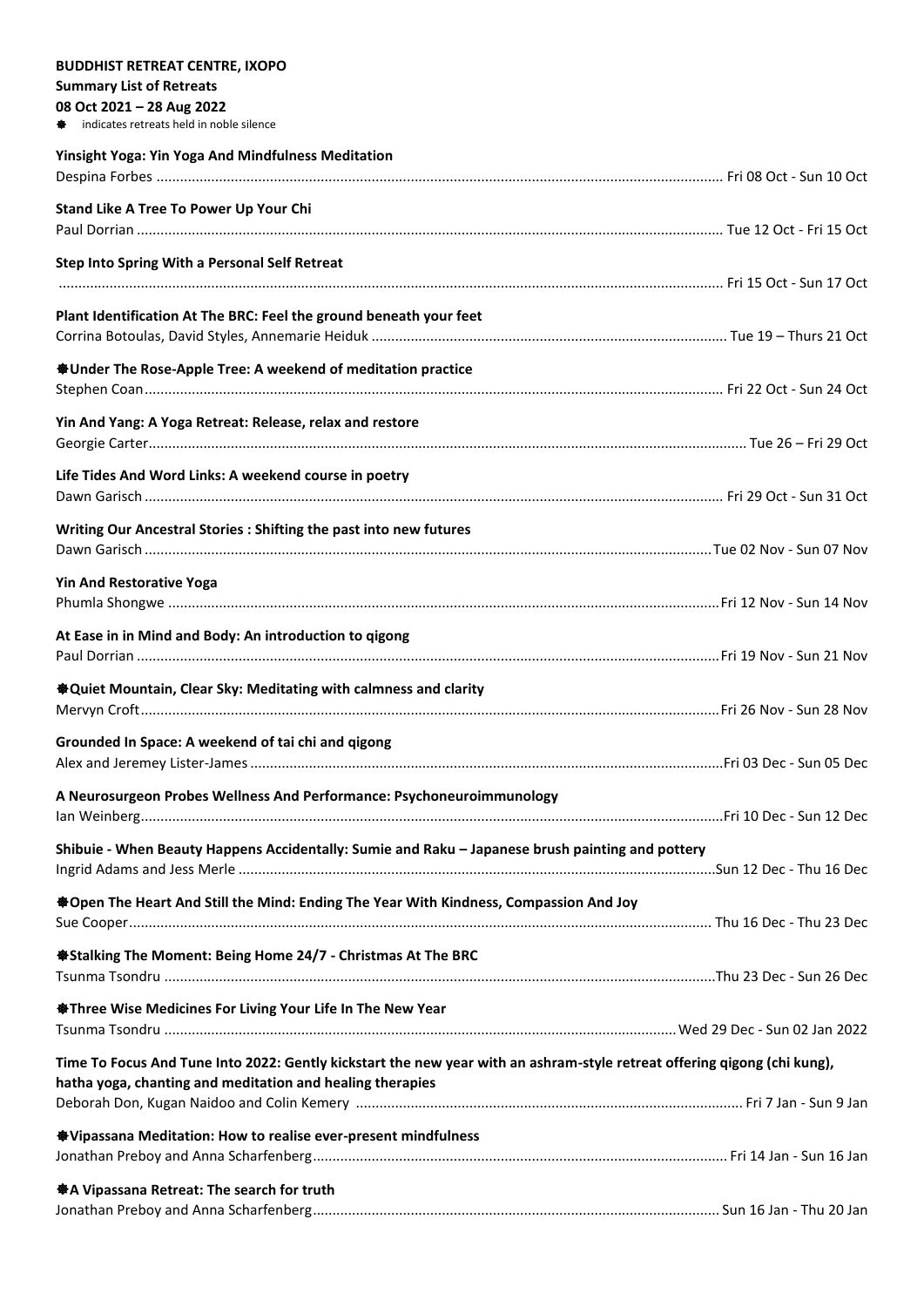| The Way Of Ubuntu: Exploring traditional South African healing                                                            |  |
|---------------------------------------------------------------------------------------------------------------------------|--|
| <b>Healing Qigong For Health And Vitality</b>                                                                             |  |
| Rainbow Salads And Sunshine Bowls: Adopting A Wholesome Plant-Based Lifestyle                                             |  |
|                                                                                                                           |  |
| <b>Tibetan Yoga</b>                                                                                                       |  |
| The Great Power Of Chi Kung (Qigong)                                                                                      |  |
|                                                                                                                           |  |
| Getting To Know The Birds At The BRC: 160 Birds of a feather                                                              |  |
| <b>※Pathways To Tao: Chi Kung (Qigong) - Meditation - Wisdom)</b>                                                         |  |
| Happy Healthy Yoga For Health And Harmony                                                                                 |  |
|                                                                                                                           |  |
| <b>Speak Your Truth, Listen Deeply</b>                                                                                    |  |
| A Neurosurgeon Probes Wellness And Performance: Psychoneuroimmunology                                                     |  |
| Yin And Yang: A Yoga Retreat: Release, relax and restore                                                                  |  |
| From Fear To Fundamental Well-Being                                                                                       |  |
| The Healing Art Of Reiki (Level 1), Yoga And Meditation: Heal the body, relax the mind                                    |  |
| Deepening The Healing Art Of Reiki: Reiki (Levels 2 and 3), yoga and meditation                                           |  |
| ※ A Weekend Of Kindness At The BRC                                                                                        |  |
|                                                                                                                           |  |
| Mist Rising, Rain Falling: A qigong retreat                                                                               |  |
| Reclaim Your Power: A journey to inner balance                                                                            |  |
| ※Open The Heart And Still The Mind: Embracing grief and gratitude with compassion                                         |  |
| World As Lover, World As Self: Finding our way home in difficult times                                                    |  |
| Vinyāsa Yoga And Meditation                                                                                               |  |
| Come As You Are: Secular Buddhism, Existential Philosophy And Psychotherapy. Can Buddhism effectively treat the struggles |  |
| we face in life?                                                                                                          |  |
| <b>SUnder The Full Moon Of May: Wesak - celebrating 25 centuries of Buddhism</b>                                          |  |
|                                                                                                                           |  |